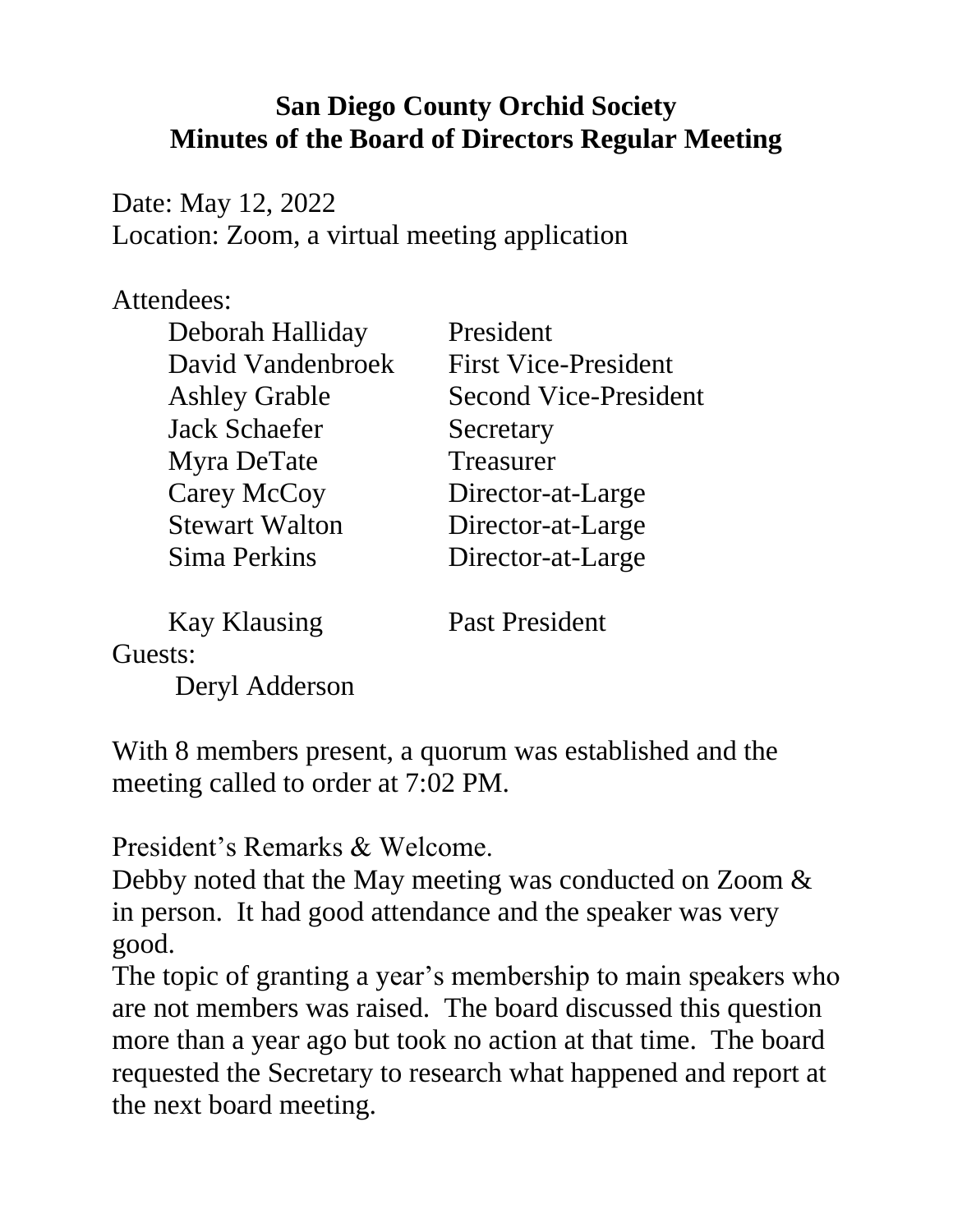The minutes of the April BoD meeting were approved via email.

Treasurer's Report -

The Treasurer's report was presented by Myra. Jack moved to accept the Treasurer's report. The motion was seconded and passed.

June Awards Banquet Meeting -

The Awards Banquet Meeting is scheduled for June 7, 2022. This will be a hybrid in-person/Zoom meeting featuring a potluck dinner with the Society providing the main course.

The Sign-up sheets for appetizers, salads, etc. will be posted on the website.

The board discussed the possibility of COVID-19 restrictions and decided to proceed with the current plan. It was noted that the next Board meeting will happen the Thursday before the Banquet meeting and the COVID-19 situation will be re-assessed at that time.

We have asked Ann Tuskes to present the review of Awards made to Society members.

In addition to the Awards Review we will present the nominations for the 2022/2023 Fiscal Year Board of Directors and conduct the election.

The election will be conducted in person and via Zoom using the Zoom poll features which we used last year.